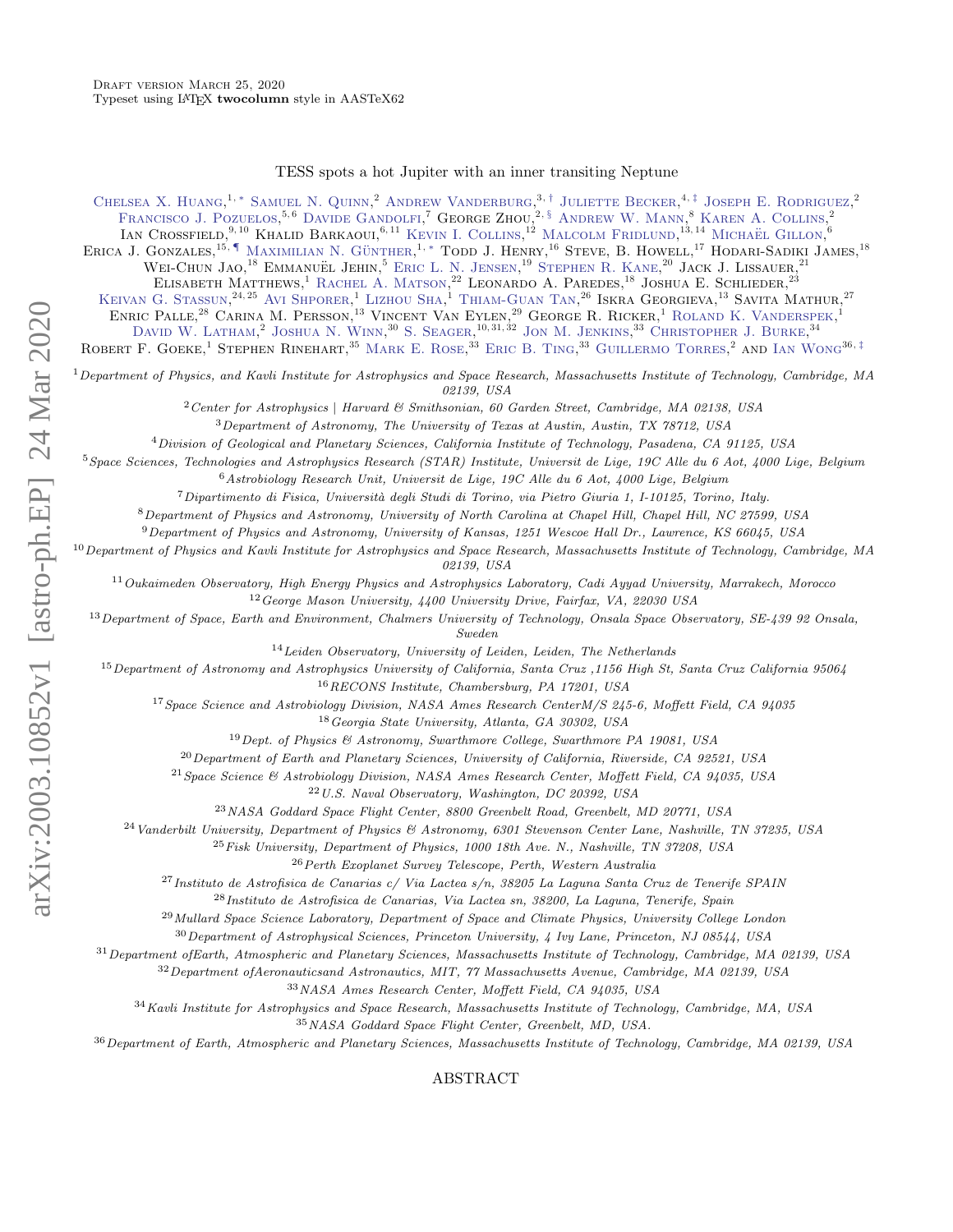Hot Jupiters are rarely accompanied by other planets within a factor of a few in orbital distance. Previously, only two such systems have been found. Here, we report the discovery of a third system using data from the Transiting Exoplanet Survey Satellite (TESS). The host star, TOI-1130, is an 11th magnitude K-dwarf in Gaia G band. It has two transiting planets: a Neptune-sized planet  $(3.65 \pm 0.10 R_{\oplus})$  with a 4.1-day period, and a hot Jupiter  $(1.50^{+0.27}_{-0.22} R_{\rm J})$  with an 8.4-day period. Precise radial-velocity observations show that the mass of the hot Jupiter is  $0.974_{-0.044}^{+0.043} M_J$ . For the inner Neptune, the data provide only an upper limit on the mass of 0.17  $M_J$  (3 $\sigma$ ). Nevertheless, we are confident the inner planet is real, based on follow-up ground-based photometry and adaptive optics imaging that rule out other plausible sources of the TESS transit signal. The unusual planetary architecture of and the brightness of the host star make TOI-1130 a good test case for planet formation theories, and an attractive target for future spectroscopic observations.

Keywords: planetary systems, planets and satellites: detection, stars: individual (TOI-1130)

## 1. INTRODUCTION

The origin of gas giants on extremely short-period orbits has been an unsolved problem for 25 years [\(Mayor &](#page-11-0) [Queloz](#page-11-0) [1995\)](#page-11-0). Although many scenarios have been proposed to place these hot Jupiters in their current orbital locations (disk migration, in situ formation, planetplanet scattering, secular migration, etc.), no single mechanism seems capable of satisfying all the observational constraints [\(Dawson & Johnson](#page-9-0) [2018\)](#page-9-0). One clue is that hot Jupiters tend to be "lonely," in the sense that stars with hot Jupiters often have wide-orbiting companions [\(Schlaufman & Winn](#page-11-1) [2016\)](#page-11-1) but tend to lack nearby planetary companions within a factor of 2 or 3 in orbital distance [\(Steffen et al.](#page-11-2) [2012\)](#page-11-2). The only known exceptions are WASP-47 and Kepler-730 [\(Becker et al.](#page-9-1) [2015;](#page-9-1) [Zhu et al.](#page-11-3) [2018;](#page-11-3) Cañas et al. [2019\)](#page-9-2).

How should these two systems be understood? Are they simply rare variants of hot Jupiters? Or did they form by a different process — perhaps the same process that led to the formation of "warm Jupiters" ( $P = 20$ to 100 days), which are often flanked by smaller companions [\(Huang et al.](#page-11-4) [2016\)](#page-11-4)? The Transiting Exoplanet Survey Satellite (TESS; [Ricker et al.](#page-11-5) [2015\)](#page-11-5) is well suited to address these questions by discovering more systems like WASP-47 and Kepler-730. By observing most of the sky, TESS is expected to find thousands of hot Jupiters [\(Sullivan et al.](#page-11-6) [2015\)](#page-11-6), while also having good enough photometric precision to find smaller planets around the same stars (see, e.g., [Huang et al.](#page-11-7) [2018\)](#page-11-7), especially those with short orbital periods.

Here, we report the discovery of one such system: TOI-1130. It is only the third star known to have a transiting giant planet with an orbital period shorter than 10 days as well as a second transiting planet. The host star is brighter than the host stars of the

<span id="page-1-3"></span>§ NASA Hubble Fellow

<span id="page-1-4"></span> $\P$ NSF Graduate Research Fellow

previously known systems, especially at infrared wavelengths, which should provide good opportunities to study this type of system in detail. The newly discovered hot Jupiter also has a somewhat longer period (8.4 days) than WASP-47 (4.2 days) and Kepler-730 (6.5 days). Thus, TOI-1130 may serve as a bridge connecting WASP-47 and Kepler-730 to longer-period giant planets.

Section  $\S2$  $\S2$  of this *Letter* presents the TESS photometric data, as well as the follow-up observations that validated both planet detections and led to the measurement of the mass of the hot Jupiter. Section §[3](#page-4-0) describes our methods for determining the system parameters. Section §[4](#page-6-0) discusses the dynamical interactions between the two planets, as well as the possible implications this system will have on our understanding of hot Jupiter formation.

# <span id="page-1-5"></span>2. OBSERVATIONS AND DATA REDUCTION 2.1. TESS photometry

TOI-1130 (TIC 254113311; [Stassun et al.](#page-11-8) [\(2019\)](#page-11-8)) was observed by TESS on CCD 2 of Camera 1 between June 19 and July 18, 2019, in the 13th and final sector of the survey of the southern ecliptic hemisphere. The star had not been pre-selected for 2-minute time sampling, and hence the only available data are from the Full Frame Images (FFIs) with 30-minute sampling. We reduced the data using the Quick Look pipeline of [Huang et al.](#page-11-9) [\(2019\)](#page-11-9). Two sequences of transit signals were detected: TOI-1130 b, with  $P<sub>b</sub> = 4.07 \text{ days}$  and a signal-to-noise ratio S/N of 24.2; and TOI-1130 c, with  $P_c = 8.35 \text{ days}$ and  $S/N = 78.2$ . Both signals passed the standard vetting tests employed by the TESS Science Office, and the system was announced to the community as a TESS Object of Interest (TOI).

In an attempt to improve on the light curves produced by the automatic data reduction pipeline, we performed multi-aperture photometry of the publicly available FFIs that had been calibrated by the Science Processing Operation Center [\(Jenkins et al.](#page-11-10) [2016\)](#page-11-10) (accessed

<span id="page-1-0"></span><sup>∗</sup> Juan Carlos Torres Fellow

<span id="page-1-1"></span><sup>†</sup> NASA Sagan Fellow

<span id="page-1-2"></span><sup>‡</sup> 51 Pegasi b Fellow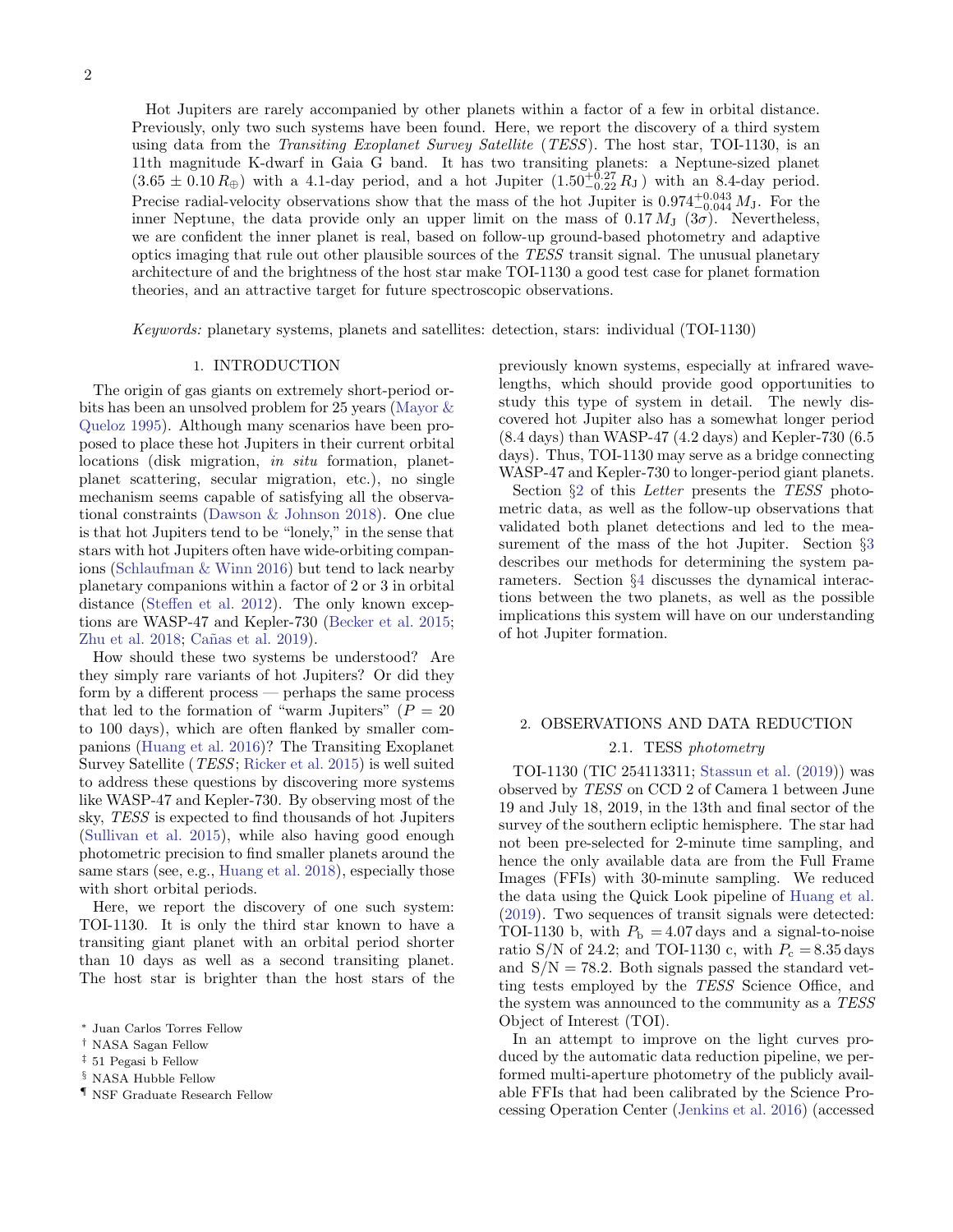via TESSCut<sup>[1](#page-2-0)</sup>). Best results were obtained with a  $3 \times 3$ pixel square aperture centered on the star. We omitted the data that were obtained at the beginning of the first spacecraft orbit (BJD 2458653.93 to 2458657.72) because the data quality was compromised by scattered moonlight.

The standard deviation of the time series of quaternions that the TESS spacecraft uses for attitude control has been shown to be correlated with systematic effects in TESS photometry. Therefore, we decorrelated the TOI-1130 light curve against the standard deviation of the Q1, Q2, and Q3 quaternion time series within each exposure, using a least squares technique. During this procedure, we excluded the data obtained during transits. We also iterated several times, removing  $3\sigma$  outliers from the fit until convergence [\(Vanderburg et al.](#page-11-11) [2019\)](#page-11-11). This process did not remove a longer-term trend that was evident, but that is irrelevant for transit analysis. We modeled this slower variability by adding a 4th-order polynomial to the least-squares fit. Unlike [Vanderburg](#page-11-11) [et al.](#page-11-11) [\(2019\)](#page-11-11), we did not perform high-pass-filtering of the quaternion time series before the decorrelation. Finally, we fitted a basis spline to the light curve to highpass-filter any remaining long time scale variability (excluding transits and iteratively removing outliers, see [Vanderburg & Johnson](#page-11-12) [2014\)](#page-11-12).

## 2.2. Ground-based time-series photometry

We conducted ground based seeing limited timeseries photometric follow-up observations of TOI-1130 as part of the TESS Follow-up Observing Program (TFOP). To schedule these observations, we used the TESS Transit Finder, a customized version of the Tapir software package [\(Jensen](#page-11-13) [2013\)](#page-11-13). Observations were made with the Las Cumbres Observatory Global Telescope (LCOGT; [Brown et al.](#page-9-3) [\(2013\)](#page-9-3) [2](#page-2-1) ) network, the Perth Exoplanet Survey Telescope (PEST) in Australia, and the TRAPPIST-South telescope in Chile [\(Jehin](#page-11-14) [et al.](#page-11-14) [2011;](#page-11-14) [Gillon et al.](#page-11-15) [2013\)](#page-11-15).

A full transit of the inner planet TOI-1130 b was observed in Pan-STARSS  $z_s$  band on UT 2019-Sep-05 using a 1.0 m telescope at the LCOGT Siding Spring Observatory (SSO) node. The images from this observation and the other LCOGT observations were calibrated with the standard BANZAI pipeline and light curves were extracted using AstroImageJ (AIJ; [Collins et al.](#page-9-4) [2017\)](#page-9-4). An aperture radius of  $2^{\prime\prime}$  was employed, which excluded most of the flux from a fainter star  $4''$  away to the southeast ( $\Delta T_{\text{mag}} = 6.9$ ). The transit signal was clearly detected, with a duration and depth matching the TESS signal, thereby ruling out the faint star as the source of the signal. The bottom row of Figure [1](#page-3-0) shows the light curve prepared with a  $6^{\prime\prime}$  aperture, which gave a

<span id="page-2-1"></span><sup>2</sup> https://lco.global

higher signal-to-noise ratio than the  $2<sup>′</sup>$  aperture. Based on the star catalog from Gaia Data Release 2 [\(Evans](#page-11-16) [et al.](#page-11-16) [2018;](#page-11-16) [Gaia Collaboration et al.](#page-11-17) [2018\)](#page-11-17), there are two other stars within  $20''$  of TOI-1130, but they are both too faint ( $\Delta T_{\text{mag}} = 8.6$  and 9.6) to be the source of the TESS signals.

We also observed one full transit of the hot Jupiter TOI-1130 c in the Rc-band with PEST on UT 2019- Oct-01. PEST is a 12  $''$  Meade LX200 SCT Schmidt– Cassegrain telescope equipped with a SBIG ST-8XME camera located in a suburb of Perth, Australia. A custom pipeline based on  $C-Munipack<sup>3</sup>$  $C-Munipack<sup>3</sup>$  $C-Munipack<sup>3</sup>$  was used to calibrate the images and extract the differential time-series photometry. The transiting event was detected using a 7.4" aperture centered on the target star.

We tried to observe another transit of TOI-1130 b in both the B and  $z_s$  bands on UT 2019-Oct-12 using a 1.0 m telescope at the Cerro Tololo Interamerican Observatory (CTIO) node of the LCOGT network. However, no transit signal was detected within the 3-hour span of the observations, which had been timed to coincide with the predicted time of transit. The prediction was based on the TESS data and the assumption of a strictly periodic orbit. We began observing half an hour prior to the predicted ingress time, and ended one hour after the predicted egress time. To make sure the transit could have been detected, we injected a transit signal with the appropriate characteristics into the LCOGT  $z_s$ -band light curve at the predicted epoch, which made clear that the signal could have been detected at the  $10\sigma$ level or higher. The data also show no evidence of an ingress or egress. Using the Bayesian information criterion comparing a transit model with the transit shape constrainted by the TESS data and a flat straight line model representing the scenario of no transit, we can confidently rule out that the center of transit happened inside the LCO observation baseline.

Moreover, the TRAPPIST-South telescope at La Silla was also used to observe the same transit in the Sloan  $z'$ -band. No transit was detected. Although the data are noisier than the LCO data, it is very likely that the transit would have been detected if it had occurred on schedule without any timing deviations. The nondetection is consistent with various scenarios in which the Neptune experiences large transit timing variations.

#### 2.3. Adaptive-optics images

Adaptive-optics (AO) images were collected on UT 2019-Sep-14 using Unit Telescope 4 of the Very Large Telescopes (VLTs) equipped with the Naos Conica (NaCo) instrument. We collected nine 20-second exposures with a Br $\gamma$  filter. The telescope pointing was dithered by  $2^{\prime\prime}$  in between exposures. Data reduction followed standard procedures using custom IDL codes:

<span id="page-2-0"></span><sup>1</sup> [https://mast.stsci.edu/tesscut/.](https://mast.stsci.edu/tesscut/)

<span id="page-2-2"></span><sup>3</sup> http://c-munipack.sourceforge.net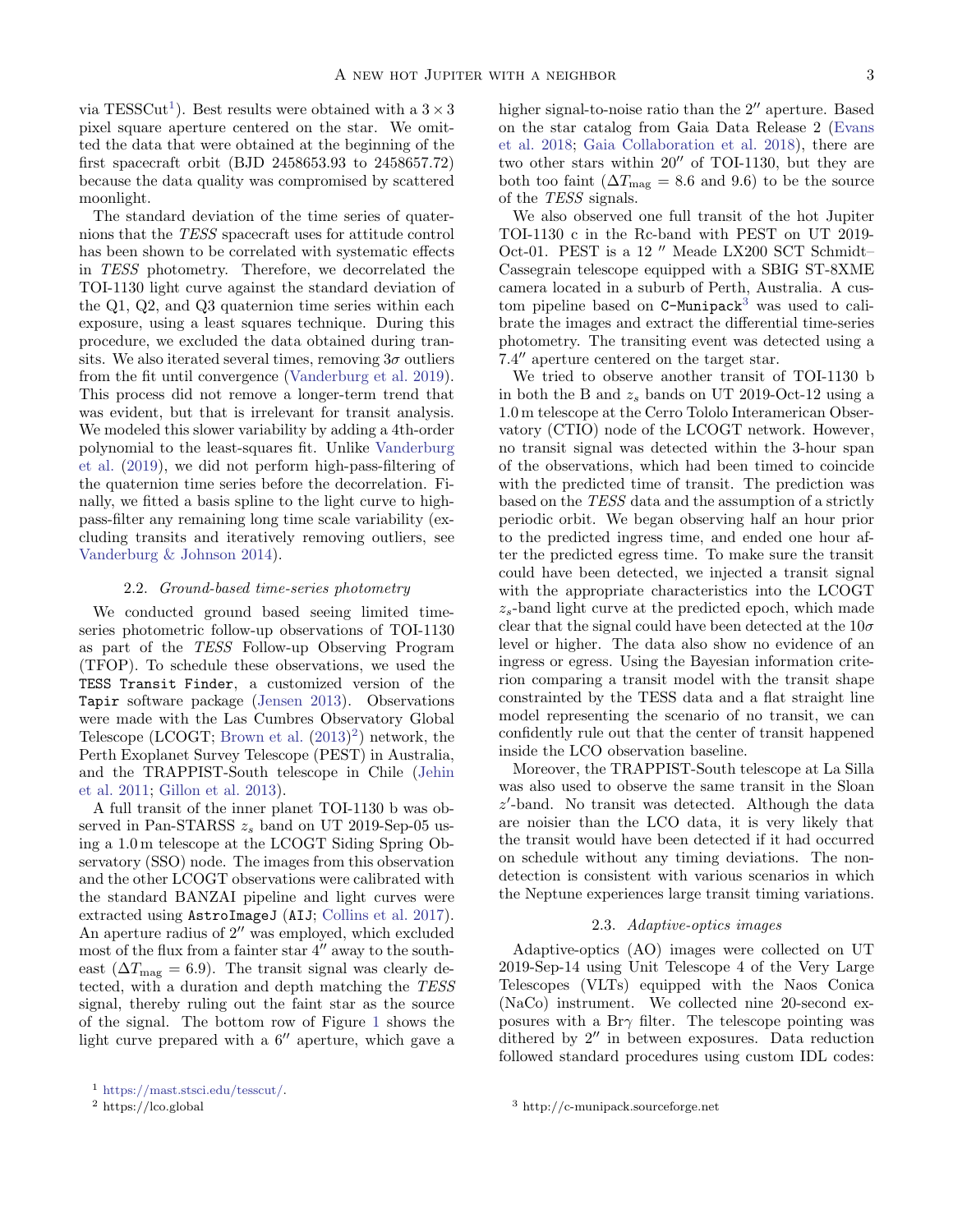

<span id="page-3-0"></span>Figure 1. The light curve of TOI-1130. The top panel shows the detrended discovery light curve from TESS, in units of fractional deviations from the out-of-transit level. The triangles along the time axis mark the times of transits of the two planets. The middle panels show the phase-folded TESS light curve of the hot Jupiter as well as the follow-up light curve (gray points) from PEST obtained on UT 2019-Oct-01. The bottom panels show the phase-folded TESS light curve of the inner planet as well as follow-up light curves from the Las Cumbres Observatory. The middle bottom panel shows  $z_s$ -band data from the Siding Spring Observatory node on 2019-Sep-05. The rightmost bottom panel shows the non-detection of the inner planet based on  $z_s$ -band observations from the Cerro Tololo node on 2019-Oct-12. The black squares represent time-averaged data. The blue points show time-averaged  $z_s$ -band data from TRAPPIST South. The black lines in all of the panels represent the best-fitting model assuming strict periodicity of the transits.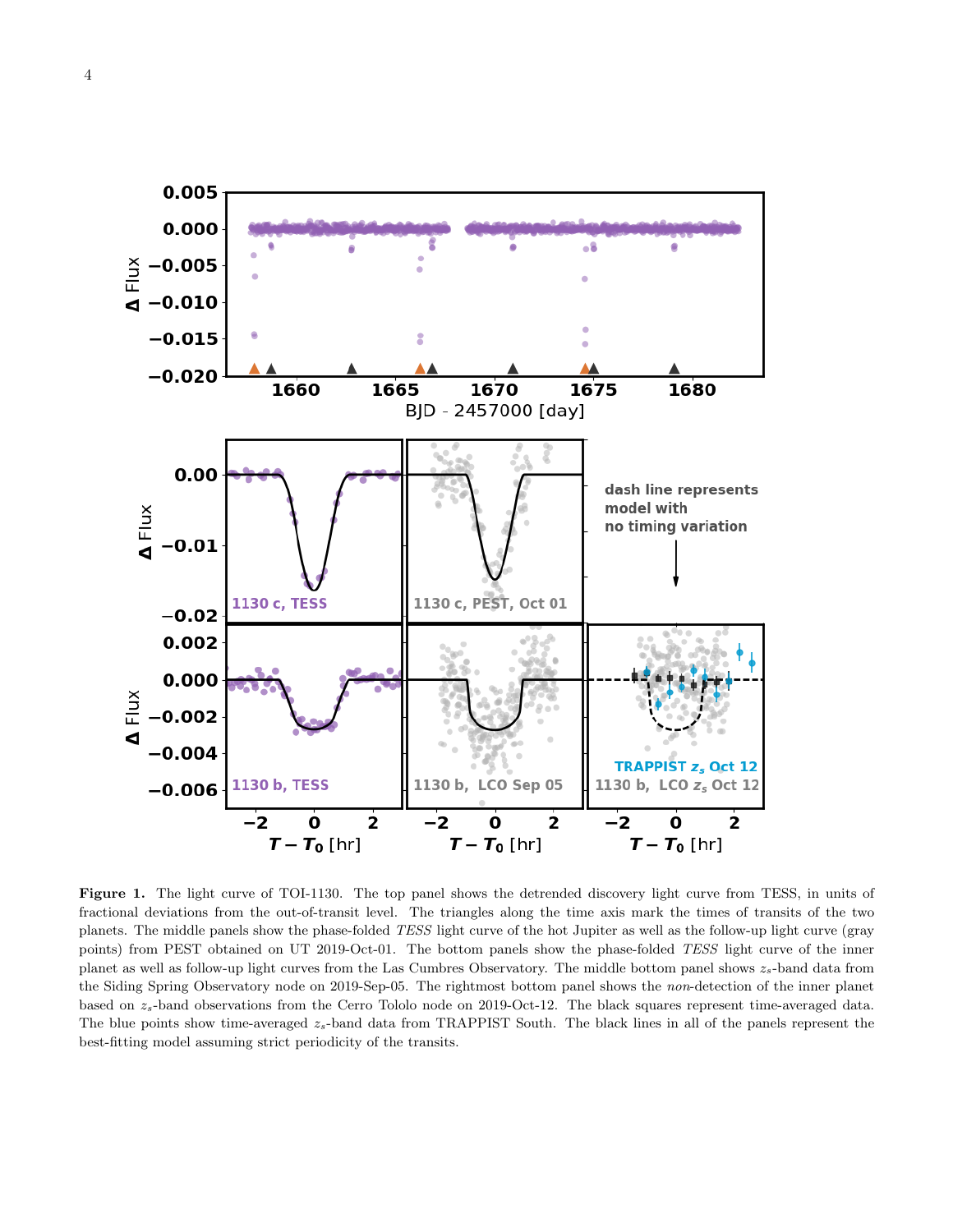

<span id="page-4-1"></span>**Figure 2.** Br $\gamma$ -band adaptive-optics image from VLT NaCo (inset), and the resulting sensitivity to visual companions as a function of angular separation. No companions were detected within the field of view.

we removed bad pixels, flat-fielded the data, subtracted a sky background constructed from the dithered science frames, aligned the images, and co-added the data to obtain the final image. The sensitivity to faint companions was determined by injecting scaled point-spreadfunctions (PSFs) at a variety of position angles and separations. The scaling was adjusted until the injected point sources could be detected with  $5\sigma$  confidence. No companions were detected down to a contrast of 5.7 mag at  $1''$ . Figure [2](#page-4-1) shows the sensitivity curve as a function of angular separation, along with a small image of the immediate environment of TOI-1130.

## 2.4. Radial velocities

We obtained a series of spectra of TOI-1130 using the CHIRON facility [\(Tokovinin et al.](#page-11-18) [2013\)](#page-11-18) to monitor the star's radial-velocity variations and thereby measure or constrain the masses of the planets. CHIRON is a highresolution spectrograph on the SMARTS 1.5 m telescope at CTIO. Light is delivered to the spectrograph via an image slicer and a fiber bundle, with a resolving power of 80,000 over the wavelength range from 4100 to 8700 Å. A total of 21 spectra were obtained between UT 2019-Aug-30 and UT 2019-Oct-17. There are no stars in the Gaia DR2 catalog that would have fallen within the CHIRON fiber  $(2.7$ " in radius) that could contaminate the RVs.

<span id="page-4-0"></span>The radial velocities were measured from the extracted spectra by modeling the least-squares deconvolution line profiles [\(Donati et al.](#page-9-5) [1997\)](#page-9-5). Table [1](#page-6-1) gives the results.

# 3. ANALYSIS

## <span id="page-4-4"></span>3.1. Stellar parameters

We determined the basic stellar parameters by fitting the observed spectral energy distribution (SED)  $<sup>4</sup>$  $<sup>4</sup>$  $<sup>4</sup>$ . We</sup> compared the available broadband photometry with the M/K dwarf spectral templates of [Gaidos et al.](#page-11-19) [\(2014\)](#page-11-19) and [Kesseli et al.](#page-11-20) [\(2017\)](#page-11-20). The details of this SED-fitting procedure were described by [Mann et al.](#page-11-21) [\(2015\)](#page-11-21) and are summarized here. For the photometry, we consulted the star catalogs from the Two-Micron All-Sky Survey (2MASS, [Skrutskie et al.](#page-11-22) [2006\)](#page-11-22), the Wide-field Infrared Survey Explorer (WISE, [Wright et al.](#page-11-23) [2010\)](#page-11-23), the Gaia DR2 [\(Evans et al.](#page-11-16) [2018;](#page-11-16) [Gaia Collaboration et al.](#page-11-17) [2018\)](#page-11-17), the AAVSO All-Sky Photometric Survey (APASS, [Hen](#page-11-24)[den et al.](#page-11-24) [2012\)](#page-11-24), and Tycho-2 [\(Høg et al.](#page-11-25) [2000\)](#page-11-25). We compared the observed magnitudes to the synthetic magnitudes computed from each template spectrum, using Phoenix BT-SETTL models [\(Allard et al.](#page-9-6) [2011\)](#page-9-6) to fill in the gaps in the spectra. We did not account for reddening or extinction, because the star is within the local bubble where these effects should be negligible. The resulting parameters are  $T_{\text{eff}} = 4250 \pm 67 \,\text{K}$ , bolometric flux =  $(1.42 \pm 0.05) \times 10^{-9} \text{ erg s}^{-1} \text{ cm}^{-2}$ ,  $L_{\star} = 0.150 \pm 0.006 L_{\odot}$ , and  $R_{\star} = 0.714 \pm 0.029 R_{\odot}$ . The best-fitting template and model combination gave a minimum reduced chi-squared of 0.8, indicating a good fit. These results are consistent with the standard stellar SED fitting method using the NextGen stellar atmosphere models [\(Stassun et al.](#page-11-26) [2018,](#page-11-26) [2019\)](#page-11-8), which gave  $T_{\text{eff}} = 4300 \pm 100K$ , and  $R_{\star} = 0.692 \pm 0.032R_{\odot}$ .

The SED fit strongly favors a metal-rich composition. All of the templates with a solar or sub-solar metallicity gave  $\chi^2_{\nu} > 3$ . The Gaia data also reveals that the  $M_G$  absolute magnitude of TOI-1130 places it within the brightest  $10\%$  of stars with the same  $BP - RP$  color. Since late-K dwarfs do not evolve significantly over the lifetime of the Universe, this high position in the colormagnitude diagram is best explained by a high metallicity. (The possibility of an unresolved stellar companion is ruled out by the adaptive-optics imaging presented above.) Based on the expected distribution of metallicities in the Solar neighborhood, we infer that TOI-1130 has a metal content  $[M/H] > 0.2$ .

We estimated  $M_{\star}$  using the empirical relation between  $M_{K_S}$  and mass from [\(Mann et al.](#page-11-27) [2019\)](#page-11-27)<sup>[5](#page-4-3)</sup>. This relation was calibrated using dynamical masses of K and M dwarf binaries. The result is  $M_{\star} = 0.671 \pm 0.018 M_{\odot}$ .

## 3.2. Global Modeling

We performed a joint analysis of the TESS transit light curve, the 21 radial velocities from CHIRON, and

<span id="page-4-2"></span><sup>4</sup> We also derived the best-fitting stellar parameters from the average CHIRON spectra, yielding  $T_{\text{eff}} = 4545 \pm 14 \,\text{K}$ , log  $g_{\star} =$  $4.60 \pm 0.038$  dex,  $\text{[m/H]} = -0.105 \pm 0.063$  dex, and  $v \sin I_x =$ 4 km s−<sup>1</sup> . However, because the library is not well calibrated for low-mass stars, we did not rely on these CHIRON-based parameters in the subsequent analysis.

<span id="page-4-3"></span> $5 \text{ https://github.com/awmann/M--M.K-}$  $5 \text{ https://github.com/awmann/M--M.K-}$  $5 \text{ https://github.com/awmann/M--M.K-}$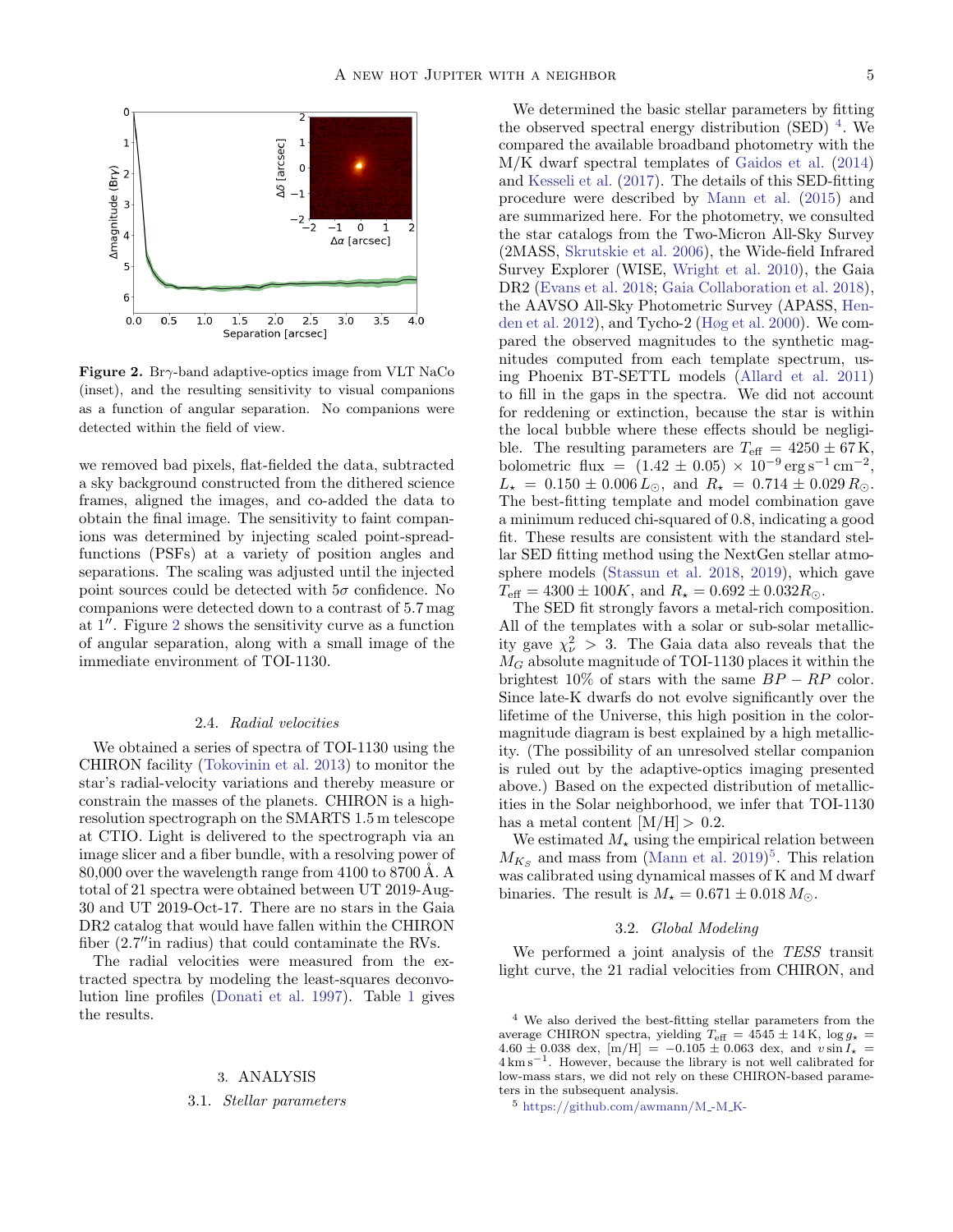

<span id="page-5-0"></span>Figure 3. The left panel shows the relative radial-velocity orbit of TOI-1130 c based on CHIRON data. The plotted error bars include the "jitter" term described in Section [3.](#page-4-0) The orange line is the best-fitting model. The black dashed line represents a circular orbit with the same semi-amplitude. The right panel shows the posterior probability distribution for the orbital eccentricity.

the ground-based follow-up light curves excluding the Oct 12th observations. We restricted the orbital eccentricity of TOI-1130 c to be smaller than 0.2. Numerical integrations showed that the system would not be stable for more than  $10^6$  orbits if the eccentricity were any larger. We also allowed for a radial-velocity "jitter" term, which was added in quadrature to the nominal uncertainties to account for unmodeled systematic and astrophysical effects. We did not include the effects of TOI-1130 b in the radial velocity model, because the expected radial-velocity amplitude is beneath the  $10 \text{ m s}^{-1}$ level.

We assumed that the stellar limb-darkening follows a quadratic law and used the formulas of [Mandel &](#page-11-28) [Agol](#page-11-28) [\(2002\)](#page-11-28) as implemented by [Kreidberg](#page-11-29) [\(2015\)](#page-11-29) while modeling the transit light curves. We set priors on the limb-darkening coefficients using the LDTk model implemented by [Parviainen & Aigrain](#page-11-30) [\(2015\)](#page-11-30) based on a library of PHOENIX-generated specific intensity spectra by [Husser et al.](#page-11-31) [\(2013\)](#page-11-31). The resulting limb-darkening coefficients are consistent with the values tabulated by [Claret](#page-9-7) [\(2017\)](#page-9-7) and [Claret et al.](#page-9-8) [\(2012\)](#page-9-8). To account for the 30-minute averaging time of the TESS data, the photometric model was computed with 1 min sampling and then averaged to 30 minutes [\(Kipping](#page-11-32) [2010\)](#page-11-32).

The mass and radius of the star were also adjustable parameters, with priors based on the results presented in Section [3.1.](#page-4-4) Another constraint on these parameters came from the implicit value of the stellar mean density  $\rho_{\star}$  that arises from the combination of P,  $a/R_{\star}$ , and i (Seager  $&$  Mallén-Ornelas [2003;](#page-11-33) [Winn](#page-11-34) [2010\)](#page-11-34). The likelihood function enforced agreement with the measurements of  $\rho_{\star}$  from the posterior determined by the SED modeling.

To determine the credible intervals for all the parameters, we used the "emcee" Markov Chain Monte Carlo method of [Foreman-Mackey et al.](#page-11-35) [\(2013a\)](#page-11-35). The results are given in Table [2,](#page-10-0) and the best-fitting model is plotted in Figures [1](#page-3-0) and [3.](#page-5-0) For a "second opinion" on the model parameters, we used the EXOFASTv2 code [\(Eastman](#page-9-9) [et al.](#page-9-9) [2013,](#page-9-9) [2019\)](#page-9-10) to fit the same data. The results all agreed to within  $0.5\sigma$  or better.

The model assumed the transits to be strictly periodic, despite the evidence for transit-timing variations presented earlier. We did not account for the Oct 12 observation in our global modeling. For this reason, we caution that the uncertainties in the orbital periods are likely larger than are reported in Table [2.](#page-10-0) This is especially true for the lower-mass planet TOI-1130 b. Further photometric observations are needed to get a better understanding of the periods and the timing variations.

## 3.3. Confirmation of TOI-1130 c

The mass of TOI-1130 c was found to be  $0.974_{-0.044}^{+0.043}$  $M_J$ . The radius of the planet is not well constrained because the transit is grazing. However, based on the mass of the planet, we put a prior constraint on the radius of the planet to be less than  $2 R_J$ , and are able to determine the radius to be  $1.50^{+0.27}_{-0.22} R_{J}$ . The orbit of TOI-1130 c appears to be slightly eccentric,  $e = 0.047^{+0.040}_{-0.027}$ . Modeling the CHIRON RVs alone would give a more eccentric solution for TOI-1130 c,  $e = 0.074 \pm 0.023$ . Future monitoring will refine the eccentricity constraint.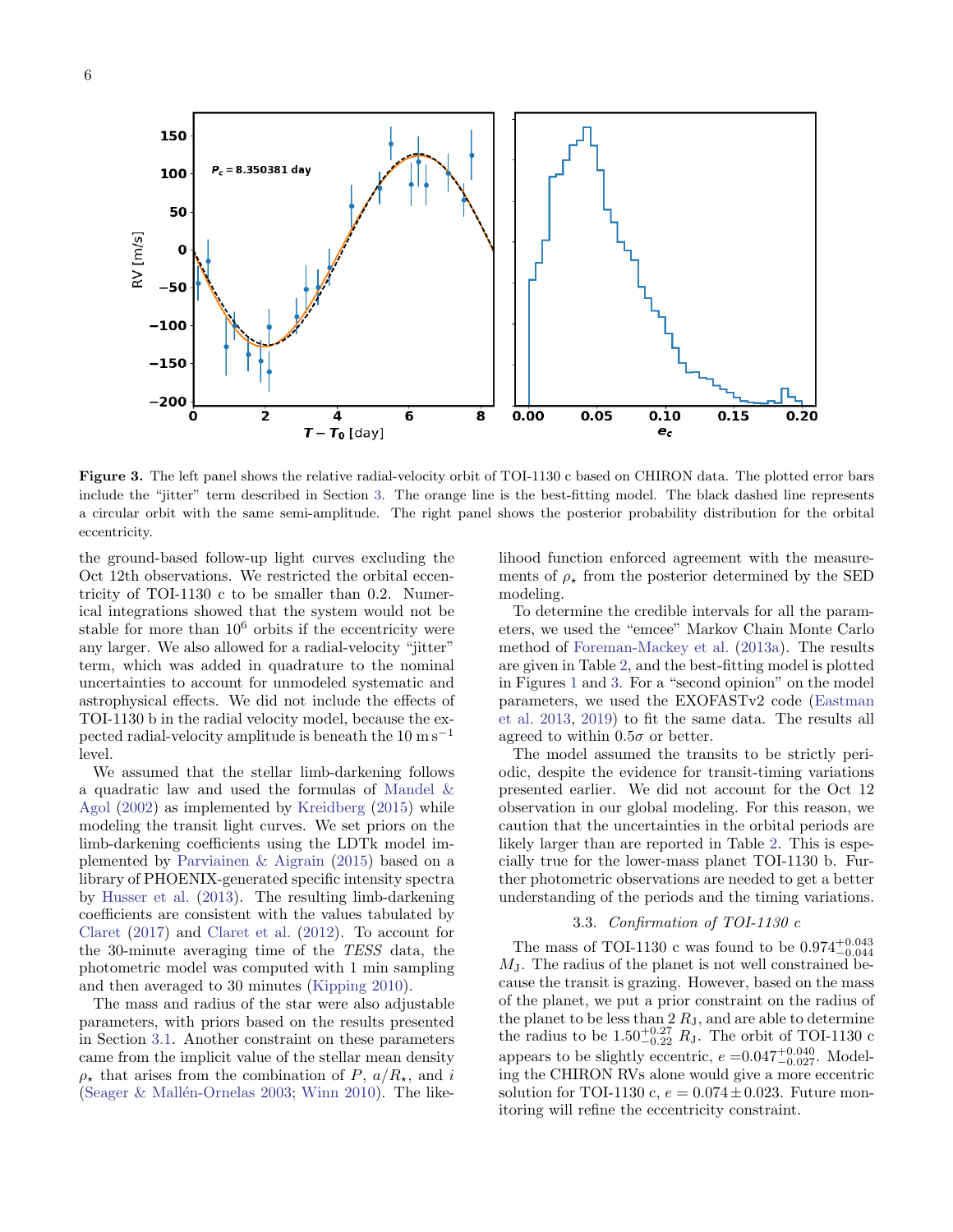# 3.4. Validation of TOI-1130 b

The CHIRON data are not precise enough to reveal the radial-velocity signal of TOI-1130 b. An upper limit on the mass of TOI-1130 b was obtained by fitting a two planet model to the radial velocity data, using the posterior of the global modeling to constraint the period and epoch of both planets. We allow the semi-amplitude to be negative in the fit. The resulting  $3\sigma$  upper limit is 40  $M_{\oplus}$ . Even though the radial-velocity signal was not detected, there is a  $2\sigma$  hint that the orbit of TOI-1130 b is eccentric, based on the combination of the transit duration, transit impact parameter, and the observational constraints on the mean stellar density.

Without a radial-velocity detection, one must proceed with care to make sure that the TESS transit signals really arise from a planet around the target star, and not an unresolved background eclipsing binary or other type of "false positive." The transit signals seen by TOI-1130 b in TESS and LCOGT have a flat bottom, in contrast to the V-shaped appearance of most eclipsing binaries.

A more quantitative argument can be made based on the ratio between the duration of ingress or egress and the duration of the flat-bottomed portion of the transit (Seager  $&$  Mallén-Ornelas [2003\)](#page-11-33). This ratio is observed to be  $T_{12}/T_{13} = 0.064 \pm 0.02$ . For an isolated star with an eclipsing companion, this ratio is equal to the maximum possible radius ratio between the eclipsing object and the star. The corresponding maximum flux deficit is the square of the radius ratio, giving a  $2\sigma$  upper limit on the flux deficit of 0.007. To produce such a signal, a blended stellar companion would need to be within 1.23 magnitudes of TOI-1130. The adaptive-optics image presented in § [2](#page-1-5) rules out such a companion beyond 1<sup>"</sup> (a projected separation of ∼58 AU). Based on the lack of any long-term trend in the CHIRON radialvelocity data, we are also able to place a  $3\sigma$  upper limit of  $0.318 M_{\odot}$  ( $\Delta$  mag  $\lesssim 2.6$ ) on any bound companion within 4 AU.

We used vespa [\(Morton](#page-11-36) [2015\)](#page-11-36) to evaluate the probability of any remaining false positive scenarios involving eclipsing binaries. Using the TESS light curve of TOI-1130 b and the constraints from spectroscopy and imaging, vespa returns a false positive probability of  $FPP < 10^{-6}$ . Thus, we consider TOI-1130 b to be a validated planet. Section [4.1](#page-6-2) presents further evidence that this planet orbits the same star as TOI-1130 c, based on the tentative detection of transit timing variations.

## 4. DISCUSSION

## 4.1. Dynamical Constraints

<span id="page-6-2"></span><span id="page-6-0"></span>Dynamical simulations were conducted, with the hope of improving our knowledge of the system parameters by requiring that they be consistent with long-term stability. We also wanted to see if transit-timing varia-

<span id="page-6-1"></span>Table 1. Radial velocity for TOI-1130

| time          | $RV$ [km s <sup>-1</sup> ] | error $\left[\mathrm{km\,s}^{-1}\right]$ |
|---------------|----------------------------|------------------------------------------|
| 2458725.63420 | $-9.652$                   | 0.037                                    |
| 2458734.59335 | $-9.662$                   | 0.018                                    |
| 2458738.55132 | $-9.384$                   | 0.020                                    |
| 2458739.53575 | $-9.439$                   | 0.024                                    |
| 2458740.57420 | $-9.459$                   | 0.019                                    |
| 2458741.54135 | $-9.568$                   | 0.020                                    |
| 2458742.55255 | $-9.624$                   | 0.015                                    |
| 2458743.52740 | $-9.685$                   | 0.025                                    |
| 2458744.55082 | $-9.576$                   | 0.030                                    |
| 2458746.59182 | $-9.443$                   | 0.018                                    |
| 2458747.66486 | $-9.408$                   | 0.031                                    |
| 2458751.63354 | $-9.671$                   | 0.026                                    |
| 2458752.63038 | $-9.612$                   | 0.021                                    |
| 2458753.54111 | $-9.547$                   | 0.022                                    |
| 2458757.50133 | $-9.400$                   | 0.031                                    |
| 2458758.52657 | $-9.539$                   | 0.026                                    |
| 2458761.58060 | $-9.574$                   | 0.021                                    |
| 2458762.51420 | $-9.467$                   | 0.025                                    |
| 2458768.57449 | $-9.626$                   | 0.021                                    |
| 2458772.53023 | $-9.438$                   | 0.026                                    |
| 2458773.55102 | $-9.423$                   | 0.022                                    |

tions due to planet-planet interactions could plausibly be large enough to explain the "missing transit" on October 12, 2019.

# 4.1.1. System Stability

We performed three suites of simulations using Mercury6 [\(Chambers](#page-9-11) [1999\)](#page-9-11). The first two suites were composed of 100 simulations each. The initial conditions for each simulation were selected from a randomly chosen link in the posterior produced by the analysis described in Section [3.](#page-4-0) However, since the mass, eccentricity, and argument of pericenter  $\omega$  of the inner planet are poorly constrained, the initial values of those parameters were handled differently. The mass of the planet was set equal to that of Neptune. In the first suite of simulations, we set the initial eccentricity equal to zero. In the second suite, we drew e and  $\omega$  from uniform distributions with ranges of 0.0–0.3 and 0–360◦ , respectively.

We used a time-step of 20 minutes to integrate the equations of motion for  $10^5$  years, used the hybrid symplectic and Bulirsch-Stoer integrator, and enforced energy conservation to within one part in  $10^8$  or better.

In both suites of simulations, the vast majority of initial conditions led to stable configurations, i.e., they did not experience orbit crossings, collisions, or ejections during the simulation time. In the first suite, all 100 trials were consistent with stability. In the second suite, were stable. The four unstable trials involved some of the highest initial eccentricities for both planets. These experiments suggest that if TOI-1130 b has a low eccentricity, essentially the full range of system parameters consistent with the data are also consistent with dy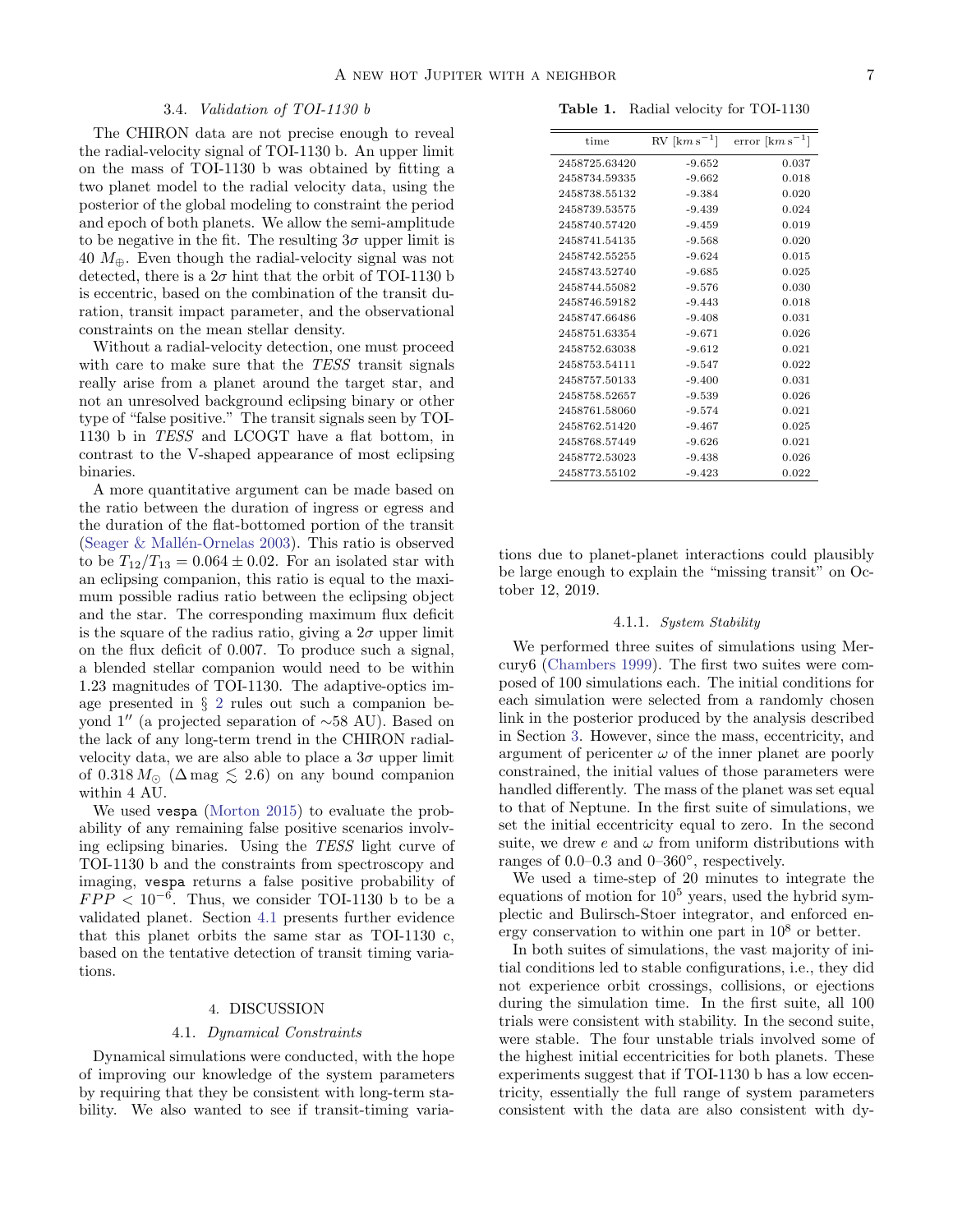namical stability. A moderate eccentricity for the inner planet is also generally consistent with long-term stability.

In the stable configurations, the planetary eccentricities oscillate. For TOI-1130 b, the forced eccentricity is the most important component. The largest value obtained in the dynamically stable trials of either suite was about 0.30. The typical value of upper envelope of the eccentricity oscillations was closer to 0.17. The relative contributions of the free and forced eccentricities can be determined better through future observations of the phase of the TTVs.

The third suite of simulations, composed of 500 integrations, was intended to study the planetary eccentricities in more detail. We tested a large range of possible eccentricities for both planets (while randomizing  $\omega$ ). The inner planet was assumed to have the same mass as Neptune. The outer planet's mass was drawn from the posterior, along with all of the other system parameters. Dynamical stability was seen in all the trials for which the eccentricities obeyed the relation  $e_b + 2e_c < 0.4$ . When this inequality was violated, instability was more likely. If  $e_b$  rose above 0.4 or 0.5, the system was nearly always unstable.

#### 4.1.2. Transit Timing Variations

As described in § [2,](#page-1-5) the two attempts to observe the transit of October 12, 2019 resulted in flat light curves, ruling out the occurrence of a transit at the predicted time. Could this plausibly be due to a large transittiming variation caused by planet-planet interactions?

The ratio between the orbital periods of the two planets is within 2.5% of 2:1, implying that the system is close to resonance. This condition usually results in large TTVs. Based on the current best estimates of the orbital periods, the super-period of the expected TTVs, computed using the analytic theory of [Lithwick et al.](#page-11-37) [\(2012\)](#page-11-37), is between about 156 and 156.5 days. Inflating the error on each orbital period to 1.5 minutes, however, increases the uncertainty on the super period by of a factor of 16 to about 8 days. Although the super-period is fairly well constrained, the expected amplitude of the timing variations is poorly constrained. The unknown mass of the inner planet leads to estimates for the TTV amplitudes ranging from seconds to hours.

Figure [4](#page-7-0) shows the dependence of the TTV amplitude on the mass and eccentricity of the inner planet. The TTV amplitude was computed using TTVFast [\(Deck](#page-9-12) [et al.](#page-9-12) [2014\)](#page-9-12). In these Monte Carlo trials, the stellar parameters and those of the outer planet's orbital elements were drawn from the posterior, while the inner planet's mass and eccentricity were sampled uniformly between the limits shown on the plot. The argument of pericenter was drawn randomly from a uniform distribution. To explain the October transit non-detection, we require a TTV amplitude of at least two hours. The majority of parameter space is expected to give TTV amplitudes at



<span id="page-7-0"></span>Figure 4. Monte Carlo exploration of the theoretical TTV amplitude as a function of the mass and eccentricity of TOI-1130 b. Each point corresponds to one link drawn from the posterior. The color encodes the TTV amplitude. For eccentricities exceeding about 0.01, the typical TTV amplitude is on the order of hours, which is large enough to explain the non-detection of the October 12 transit.

this level or above. Thus, TTVs are indeed a plausible explanation.

# 4.2. TOI-1130's place in the hot Jupiter paradigm

Figure [5](#page-8-0) illustrates the period distribution of transiting giant planets with transiting inner companions. The only three transiting hot Jupiters ( $P < 10 \,\text{days}$ ) known to have inner transiting companions are WASP-47 b, Kepler-730 b, and TOI-1130 c. Their orbital periods are 4.2 days, 6.5 days, and 8.4 days, respectively. Other giant planets with somewhat longer orbital periods — "warm Jupiters" — are more frequently found with inner companions [\(Huang et al.](#page-11-4) [2016\)](#page-11-4).

The apparently continuous period distribution of the giant planets in Figure [5](#page-8-0) suggests that the hot Jupiters with inner companions are not so different from the warm Jupiters with inner companions. Perhaps both types of systems are produced by the same process, and the hot Jupiters with companions represent the tail of a statistical distribution of outcomes. In that case, the more commonly encountered "lonely" hot Jupiters (without close companions) might have formed from a different mechanism.

Comparison of Figure [5](#page-8-0) with similar figures that have been made for Kepler systems in general (see, e.g., [Fab](#page-11-38)[rycky et al.](#page-11-38) [2014\)](#page-11-38) suggest that the systems with giant planets and small inner companions resemble the closely packed and coplanar Kepler multi-planet systems of super-Earths. The giant-planet systems simply have more extreme size and mass ratios between the planets. Specifically, in Kepler multi-planet systems in general (which mostly contain sub-Neptune sized planets, the typical Hill spacing is  $21.7 \pm 9.5$  (e.g., [Fang & Margot](#page-11-39)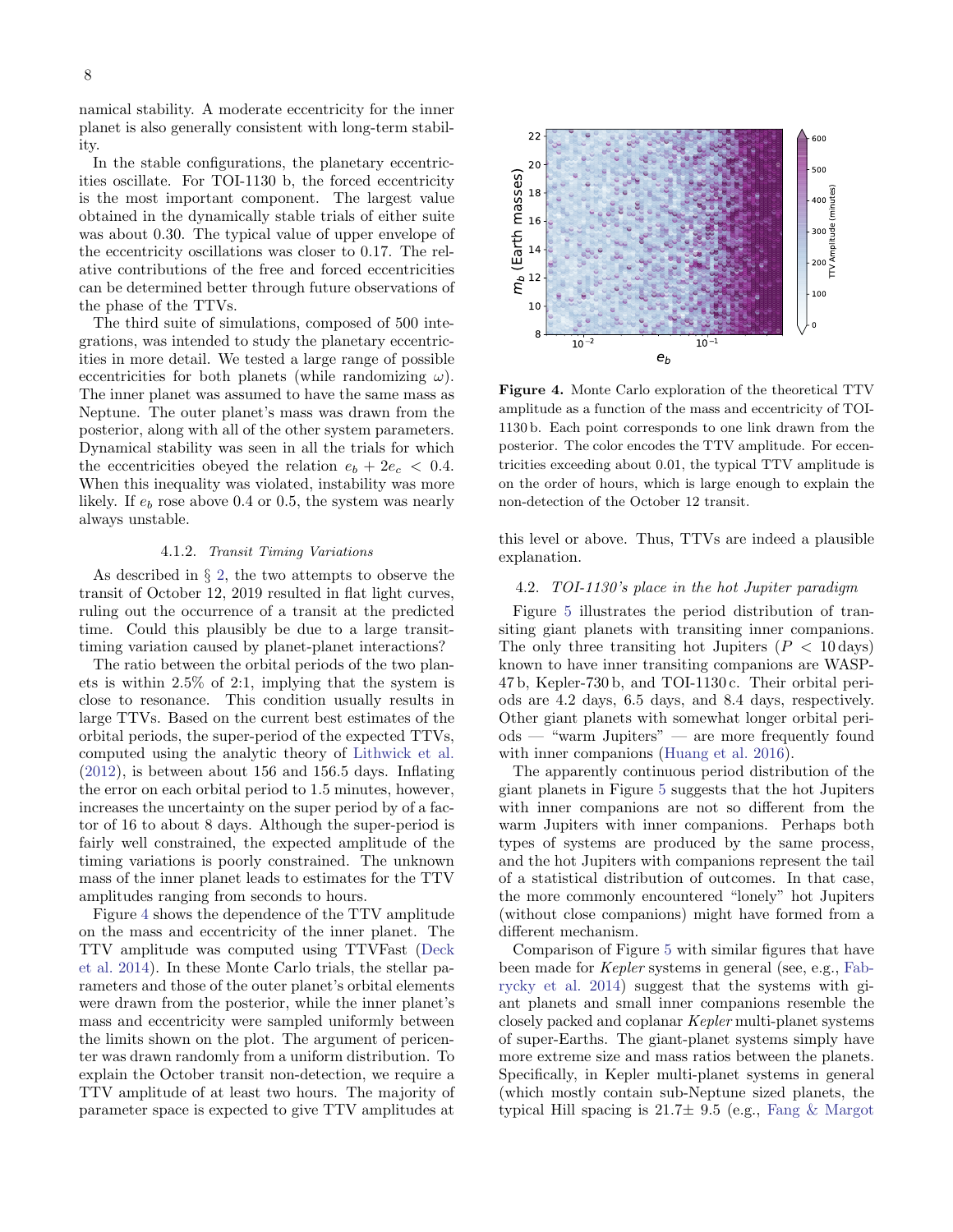

<span id="page-8-0"></span>Figure 5. All confirmed planetary systems consisting of a transiting giant planet with period shorter than 100 days and inner transiting companions. Each horizontal line represents a planetary system. The giant planets with period smaller (larger) than 10 days are represented by red (blue) circles, and the small planets are represented by gray circles. The first circle in each line represent the host star, color coded with their effective temperature. The sizes of the circles are proportional to the radii of planets.

[\(2013\)](#page-11-39); [Weiss et al.](#page-11-40) [\(2018\)](#page-11-40)). The typical mutual Hill radii of the planets in Figure 5 is  $16.8 \pm 9.6$ . We speculate that all these close-orbiting multi-planet systems originated from essentially the same process, but in rare cases, one of the super-Earths managed to exceed the threshold mass for runaway gas accretion [\(Lee et al.](#page-11-41) [2014;](#page-11-41) [Batygin et al.](#page-9-13) [2016\)](#page-9-13). Such rare cases may lead to the formation of the systems shown in Figure [5.](#page-8-0)

One reason why it would be interesting to further enlarge the sample of giant planets with small inner companions is to study the distribution of period ratios, and the proximity to resonances. In all three cases of hot Jupiters with inner companions, none of the known planets are in resonance. Only a small fraction of the Kepler multi-planet systems are in resonances [\(Lissauer](#page-11-42) [et al.](#page-11-42) [2011\)](#page-11-42), while systems of multiple wide-orbiting giant planets are frequently in resonance [\(Winn & Fab](#page-11-43)[rycky](#page-11-43) [2015\)](#page-11-43). It would therefore be interesting to know how frequently systems with giant planets and small inner companions are in resonance. If these systems and the super-Earth systems both assembled via the same mechanism, then one might expect the period ratio distributions (including the occurrence of resonances) to be similar.

TOI-1130 has a brighter host star than WASP-47 or Kepler-730, which will facilitate follow-up opportunities to investigate the mystery the formation of these types of systems. For example, the expected Rossiter– McLaughlin amplitudes of the two planets  $(6 \text{ m s}^{-1})$  and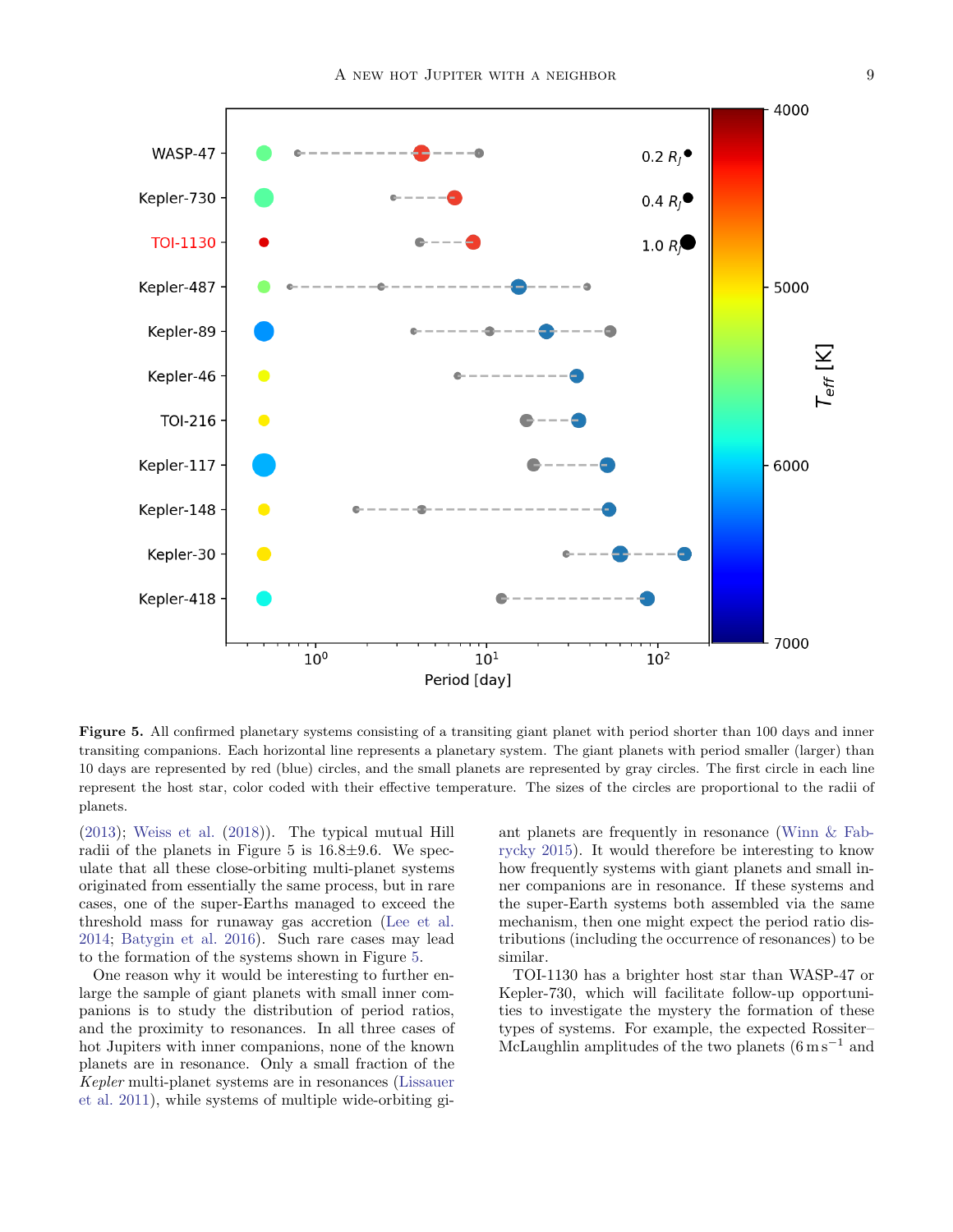$7 \text{ m s}^{-1}$ <sup>[6](#page-9-14)</sup> are detectable with current facilities for a star as bright as TOI-1130. These measurements can reveal the stellar obliquity and mutual inclination between the orbits, both of which are relevant to the formation mechanism. Additionally, TOI-1130 is a K7 star, which is the smallest star known to host similar type of system architecture to-date. It is relatively bright at nearinfrared wavelengths  $(K_s = 8.351)$ , making the planet a good target for transit spectroscopy to study planetary atmospheres. Specifically, the atmospheric signal of TOI-1130 c is probably detectable with the Hubble Space Telescope. Comparisons between its atmosphere and that of the other hot and warm Jupiters may help us understand its origin.

The discovery of TOI-1130 illustrates TESS's power to find systems with rare architectures. With a large amount of TESS data still unexplored, we can expect more systems such as TOI-1130, along with better knowledge of the frequencies of different types of hot Jupiter systems.

We thank the TESS Mission team and Follow-up Working Group for the valuable dataset. This paper includes data collected by the TESS mission, which are publicly available from the Mikulski Archive for Space Telescopes (MAST). Funding for the TESS mission is provided by NASA's Science Mission directorate. CXH and MNG acknowledge support from MIT's Kavli Institute as Torres postdoctoral fellows. AV's work was performed under contract with the California Institute of Technology / Jet Propulsion Laboratory funded by NASA through the Sagan Fellowship Program executed by the NASA Exoplanet Science Institute. JJL's work was supported by the TESS GI grant G011108. JNW's work was partly supported by the Heising-Simons Foundation. Resources supporting this work were provided by the NASA High-End Computing (HEC) Program through the NASA Advanced Supercomputing (NAS) Division at Ames Research Center for the production of the SPOC data products. This work is based in part on observations collected at the European Organisation for Astronomical Research in the Southern Hemisphere under ESO program P103.C-0449. MF, IG and CMP gratefully acknowledge the support of the Swedish National Space Agency (DNR 163/16 and 174/18). The research leading to these results has received funding from the European Research Council under the European Union's Seventh Framework Programme (FP/2007-2013) ERC Grant Agreement n◦ 336480, from the ARC grant for Concerted Research Actions, financed by the Wallonia-Brussels Federation. TRAPPIST is funded by the Belgian Fund for Scientific Research (Fond National de la Recherche Scientifique, FNRS) under the grant FRFC 2.5.594.09.F, with the participation of the Swiss National Science Fundation (SNF). M.G. and E.J. are FNRS Senior Research Associates. This work makes use of observations from the LCOGT network.

Software: We made use of the Python programming language [\(Rossum](#page-11-44) [1995\)](#page-11-44) and the open-source Python packages numpy [\(van der Walt et al.](#page-11-45) [2011\)](#page-11-45), emcee [\(Foreman-Mackey et al.](#page-11-46) [2013b\)](#page-11-46), batman [\(Kreidberg](#page-11-29) [2015\)](#page-11-29) REBOUND (Rein  $&$  Liu [2012\)](#page-11-47). We also used Mercury [\(Chambers](#page-9-11) [1999\)](#page-9-11) and AstroImageJ [\(Collins et al.](#page-9-4) [2017\)](#page-9-4).

Facilities:

TESS, CHIRON, LCOGT, PEST, TRAPPIST-South, VLT

# REFERENCES

- <span id="page-9-6"></span>Allard, F., Homeier, D., & Freytag, B. 2011, in
	- Astronomical Society of the Pacific Conference Series,
	- Vol. 448, 16th Cambridge Workshop on Cool Stars, Stellar Systems, and the Sun, ed. C. Johns-Krull, M. K. Browning, & A. A. West, 91
- <span id="page-9-13"></span>Batygin, K., Bodenheimer, P. H., & Laughlin, G. P. 2016,
	- ApJ, 829, 114
- <span id="page-9-1"></span>Becker, J. C., Vanderburg, A., Adams, F. C., Rappaport, S. A., & Schwengeler, H. M. 2015, ApJL, 812, L18
- <span id="page-9-3"></span>Brown, T. M., Baliber, N., Bianco, F. B., et al. 2013, PASP, 125, 1031
- <span id="page-9-2"></span>Cañas, C. I., Wang, S., Mahadevan, S., et al. 2019, ApJL, 870, L17
- <span id="page-9-11"></span>Chambers, J. E. 1999, MNRAS, 304, 793
- <span id="page-9-7"></span>Claret, A. 2017, A&A, 600, A30
- <span id="page-9-8"></span>Claret, A., Hauschildt, P. H., & Witte, S. 2012, A&A, 546, A14
- <span id="page-9-4"></span>Collins, K. A., Kielkopf, J. F., Stassun, K. G., & Hessman, F. V. 2017, AJ, 153, 77
- <span id="page-9-0"></span>Dawson, R. I., & Johnson, J. A. 2018, ARA&A, 56, 175
- <span id="page-9-12"></span>Deck, K. M., Agol, E., Holman, M. J., & Nesvorný, D. 2014, ApJ, 787, 132
- <span id="page-9-5"></span>Donati, J.-F., Semel, M., Carter, B. D., Rees, D. E., & Collier Cameron, A. 1997, MNRAS, 291, 658
- <span id="page-9-9"></span>Eastman, J., Gaudi, B. S., & Agol, E. 2013, PASP, 125, 83
- <span id="page-9-10"></span>Eastman, J. D., Rodriguez, J. E., Agol, E., et al. 2019, arXiv e-prints, arXiv:1907.09480

<span id="page-9-14"></span> $^6$  Even though the transit of TOI 1130 c is significantly deeper than that of TOI 1130 b, we expect they will have similar Rossiter-McLaughlin amplitudes because of TOI 1130 c's high impact parameter.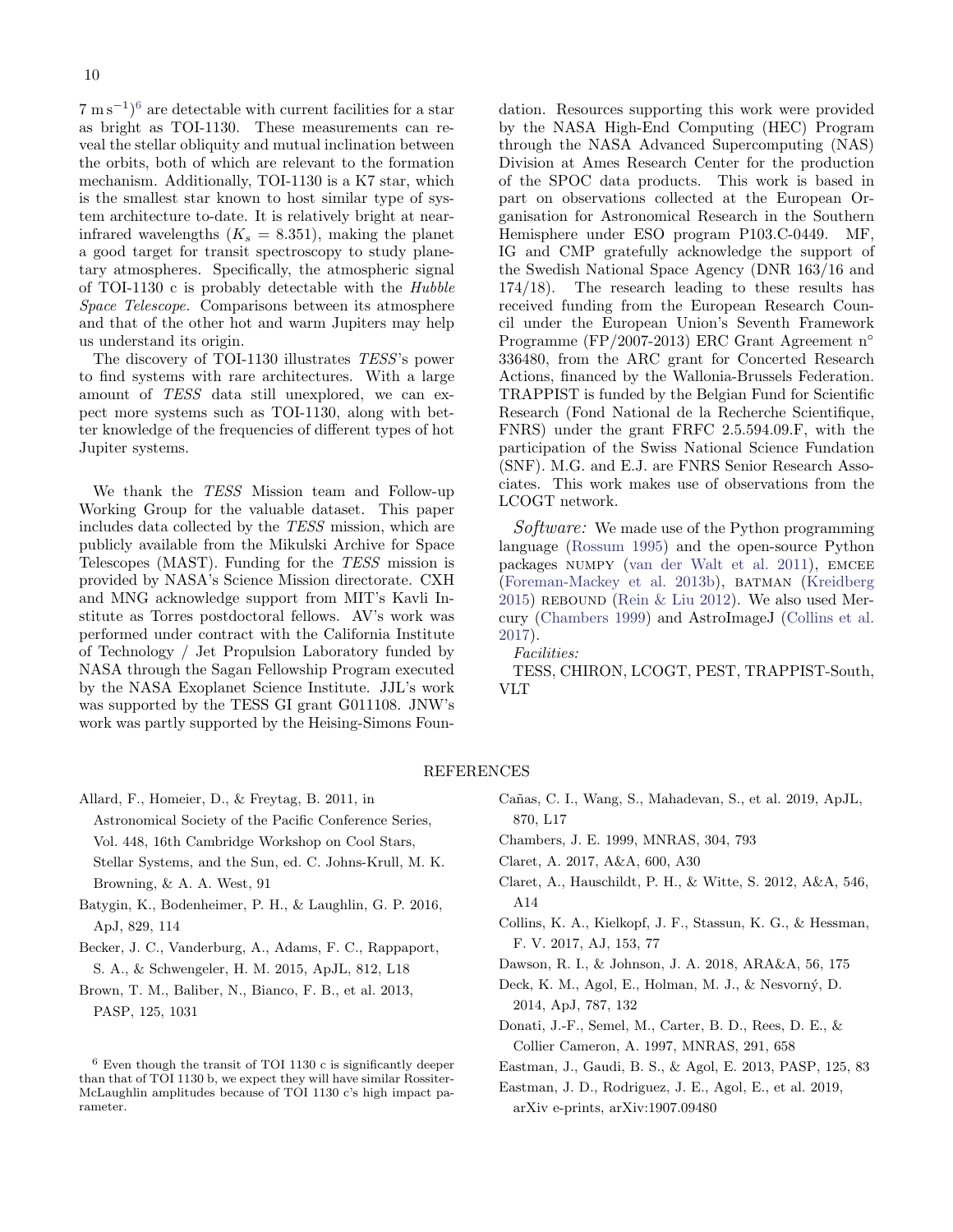| $\bf Parameters$                                      | Values                                         | Comments                                                  |
|-------------------------------------------------------|------------------------------------------------|-----------------------------------------------------------|
| Catalog Information                                   |                                                |                                                           |
| R.A. (h:m:s)                                          | 19:05:30.24                                    | Gaia DR2                                                  |
| Dec. $(d:m:s)$                                        | $-41:26:15.49$                                 | Gaia DR2                                                  |
| Epoch                                                 | 2015.5                                         | Gaia DR2                                                  |
| Parallax (mas)                                        | $17.13 \pm 0.049$                              | Gaia DR2                                                  |
| $\mu_{\text{ra}}$ (mas yr <sup>-1</sup> )             | $12.54 \pm 0.088$                              | Gaia DR2                                                  |
| $\mu_{\rm dec}$ (mas ${\rm yr}^{-1})$                 | $-27.18 \pm 0.071$                             | Gaia DR2                                                  |
| Gaia DR2 ID                                           | 6715688452614516736                            |                                                           |
| Tycho ID                                              | TYC 7925-02200-1                               |                                                           |
| TIC ID                                                | 254113311                                      |                                                           |
| TOI ID                                                | 1130                                           |                                                           |
| Photometric properties                                |                                                |                                                           |
| $B \text{ (mag)} \dots \dots \dots \dots \dots \dots$ | 12.632                                         | APASS                                                     |
| $V$ (mag)<br>$TESS$ (mag)                             | 11.368                                         | APASS                                                     |
| $Gaia$ $(mag)$                                        | 10.143<br>10.902                               | TIC V8<br>Gaia DR2                                        |
|                                                       | 10.092                                         | Gaia DR2                                                  |
| $Gaiar$ (mag)<br>$Gaia_h$ (mag)                       | 11.653                                         | Gaia DR2                                                  |
| $J$ (mag)                                             | $9.055 \pm 0.023$                              | 2MASS                                                     |
| $H$ (mag)                                             | $8.493 \pm 0.059$                              | 2MASS                                                     |
| $K_s$ (mag)                                           | $8.351 \pm 0.033$                              | 2MASS                                                     |
| Stellar properties                                    |                                                |                                                           |
| $T_{\rm eff}$ (K)                                     | $4250 \pm 67$                                  | <b>SED</b>                                                |
| $\log g$ (cgs)                                        | $4.60 + 0.02$<br>$-0.018$                      | this work                                                 |
| $[Fe/H]$ (dex)                                        | > 0.2                                          | <b>SED</b>                                                |
| $v \sin i$ (km s <sup>-1</sup> )                      | $4.0\pm0.5$                                    | SPC                                                       |
| $M_{\star}$ $(M_{\odot})$                             | $0.684^{+0.016}_{-0.017}$                      | this work                                                 |
| $R_{\star}$ $(R_{\odot})$                             | $0.687 + 0.015$                                | this work                                                 |
| $L_{\star}$ $(L_{\odot})$                             | $-0.015$<br>$0.140 + 0.011$                    | this work                                                 |
| Age $(Gyr)$                                           | $-0.010$                                       |                                                           |
|                                                       | $8.2^{+3.8}_{-4.9}$                            | this work                                                 |
| Distance $(pc)$                                       | $58.26 \pm 0.17$                               | Gaia DR2                                                  |
| $\rho_{\star}$ (g cm <sup>-3</sup> )                  | $2.97^{+0.20}_{-0.17}$                         | this work                                                 |
| $u_{1,\text{tess}}$                                   | $0.49 \pm 0.05$                                | this work                                                 |
| $u_{2,\text{tess}}$                                   | $0.06 \pm 0.05$                                | this work                                                 |
| $u_{1,\mathbf{z}_{\mathbf{S}}}$                       | $0.46 \pm 0.05$                                | this work                                                 |
| $u_{2,z_{\rm s}}$                                     | $0.13 \pm 0.05$                                | this work                                                 |
| $u_{1,\mathrm{R}_c}$                                  | $0.72 \pm 0.05$                                | this work                                                 |
| $u_{2,\text{R}_\text{C}}$                             | $0.06 \pm 0.03$                                | this work                                                 |
| <b>Additional RV</b> parameters                       |                                                |                                                           |
| $\gamma$ (km s <sup>-1</sup> )                        | $-9.5241 + 0.0041$<br>$-0.0040$                |                                                           |
| jitter $(km s-1)$                                     | $0.0112_{-0.0069}^{+0.0066}$                   |                                                           |
| <b>Planet Parameters</b>                              | ь                                              | c                                                         |
| $P$ (days)                                            | $4.066499 + 0.000046$<br>$-0.000045$           | $8.350381 + 0.000032$<br>$-0.000033$                      |
| $T_c$ (BJD)                                           | $2458658.74627^{+0.00072}_{-0.00068}$          | $2458657.90461 + 0.00021$<br>$-0.00022$                   |
| $K$ (km s <sup>-1</sup> )                             |                                                | $0.1259 + 0.0052$                                         |
|                                                       | $0.26 + 0.13$<br>$-0.17$                       | $-0.0055$<br>$-0.093^{+0.079}_{-0.079}$                   |
| $\sqrt{e}$ cos $\omega$                               | $0.33^{+\overset{\circ}{0}.19}$                | 0.072                                                     |
| $\sqrt{e}$ sin $\omega$                               | $-0.33$                                        | $0.17 + 0.11$<br>$-0.16$                                  |
|                                                       | $0.22 + 0.11$                                  | $0.047 + 0.040$<br>$-0.027$                               |
|                                                       |                                                | $-28+24$<br>$-55$                                         |
| $T_{14}$ (hrs)                                        | $2.30 + 0.18$<br>$-0.14$                       | $2.02 + 0.044$<br>$-0.044$                                |
| $a/R_{\star}$                                         | $13.75^{+0.31}_{-0.25}$                        | $22.21_{-0.43}^{+0.50}$                                   |
| $R_p/R_{\star}$                                       | $-0.27$<br>$0.04860 + 0.00111$                 | $0.218 + 0.037$                                           |
|                                                       | $-0.00090$<br>$0.48 + 0.11$                    | $-0.029$<br>$0.995 + 0.046$                               |
|                                                       |                                                | $-0.043$                                                  |
| $b \equiv a \cos i/R_{\star} \dots \dots \dots$       | $-0.21$                                        |                                                           |
| $i_c$ (deg)                                           | $87.98 + 0.86$<br>-0.46                        | $87.43^{+0.16}_{-0.16}$                                   |
| $M_{\mathcal{D}}$                                     |                                                |                                                           |
| $R_p$                                                 |                                                | $0.974_{-0.044}^{+0.043}M_J$                              |
| $\rho_p$ (g cm <sup>-3</sup> )                        | $3.65^{+0.10}_{-0.10} R_\oplus$                | $1.50^{+0.27}_{-0.22}R_{\rm J}$                           |
| $a$ (AU)                                              | $0.04394^{+0.00035}$<br>$-0.00038$<br>$810+15$ | $0.38 + 0.24 - 0.15$<br>$0.07098 + 0.00056$<br>$637 + 12$ |

<span id="page-10-0"></span>Table 2. System Parameters for TOI-1130